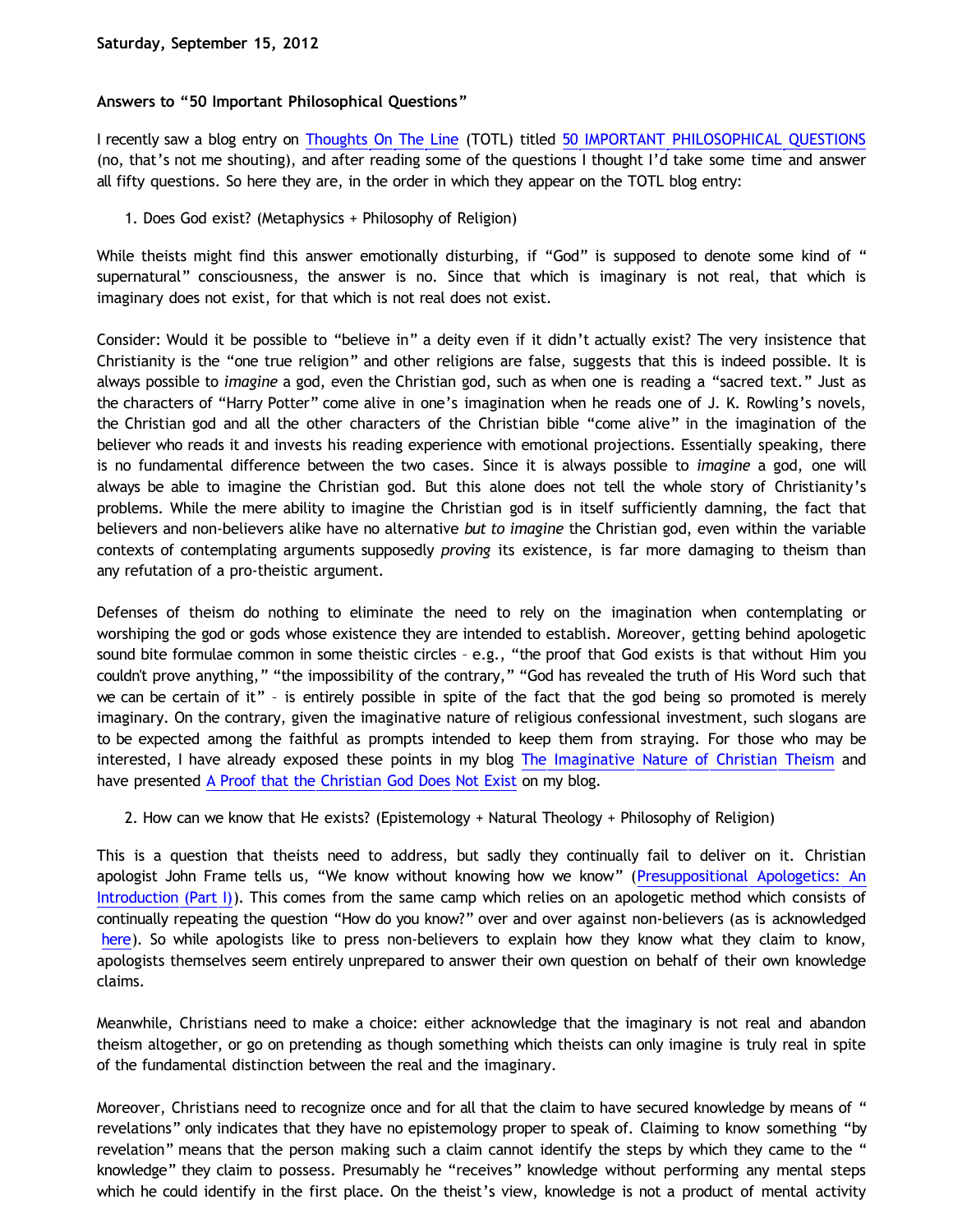performed by the knower, but a deliverance from a supernatural realm which he passively receives by some means which the knower himself cannot identify, understand or articulate. The claim "It was revealed to me" really means that the believer wants to ignore penetrating epistemological inquiry and expects his audience to accept his claims without rational basis and without regard for the need to tie knowledge objectively to reality. As such, the retreat to revelation is an outright assault on reason and the abilities of the human mind.

The problem for Christians who claim to know things by means of "revelation" is the impossible tightrope which such a claim forces them to try to walk. On the one hand, when the "it has been revealed to me" card is played, the apologist implies that he has received some kind of direct, private revelation from the god he claims to worship. This is essentially a claim to infallibility on the part of the apologist: he is essentially saying he cannot be wrong about what he claims, since he has "received" it directly from an omniscient and infallible source. Supposedly infallibility is thereby transferred by means of supernatural manipulation of his mind. After all, how could a revelation from an infallible and omniscient supernatural consciousness be wrong? Such a presumption amounts to a denial on the part of the apologist of the very nature of his own mind, which, if he is a human being, is indeed fallible.

It also suggests that the apologist fancies himself as one of his god's favorites. Why else would the believer be receiving all these revelations from a supernatural source while everyone else is relegated to bystander status? Naturally, the believer will want some kind of psychological compensation for the emotional investment he's put into his god-belief. So why not do his best to believe that what his theology urges people to believe is "revealed " by a supernatural being? In the believers' mind, labeling his beliefs as "revealed" makes them unquestionable. Of course, this doesn't work for everyone else who tries this maneuver.

On the other hand, if by "revelation" the apologist merely means that he read something in some sacred text, such as the Christian bible, then all bets are off: he's on the same level as everyone else, and thus just as fallible as the next person. The biblical text is available for anyone, believer and non-believer alike, to examine, scrutinize, and judge. What the apologist resents is when non-believers examine and judge the bible. The apologist essentially says that the non-believer has no right to judge the content of the biblical text. And yet, the same apologist insists that non-believers acknowledge its supposed truth. But to say that something is true is to pass judgment on it just as much as saying that it is false is passing judgment. So again, the apologist finds himself in a futile epistemological pickle here, essentially a trap set by his own worldview.

Either way, an appeal to revelation is a declaration that reason is not the only means of knowledge by man, for revelation and reason are certainly not the same. Indeed, they are mutual exclusive. In the case of revelation, the human mind allegedly receives knowledge *passively*, without any epistemological process performed by the knower. It does not rely on awareness of reality by means of perception; it does not rely on the formation of concepts on the basis of perceptual input; it does not rely on any tie to reality external to the human knower which is distinguishable from imagination (such as the objects of perceptual awareness). On the other hand, reason depends entirely on its content *ultimately* from perceptual input. Reason is the faculty which identifies and integrates the material provided by the senses. Without perception and perceptual input, there is no reason. Reason is not a faculty by which man discovers facts about reality by turning the focus of his attention *inward*, such as into the fantasies of his imagination. Revelation is essentially indistinguishable from consulting one's imagination as the source of his "knowledge," for it involves the pretense that knowledge of reality can be gained without consulting the facts which one directly perceives in the world around him.

3. Does God have a nature? (Phil. of Religion + Metaphysics)

Not according to Christians. Christians say that their god is "infinite." That which is "infinite" has no specific identity, no nature. To exist is to have attributes which can be measured, even if only by means of rough comparisons to attributes possessed by other entities (indeed, this is how measurement begins for all of us). But to say that something is "infinite" is to say that it is *beyond* any specific measurement, which means it *cannot be measured*, not even roughly. Of course, this amounts to a self-contradiction: they are essentially saying that their god's nature is that it has no nature. It is extremely important that theists understand that this is *not* the non-believer's problem.

### 4. Does God have properties? (Phil. of Religion + Metaphysics)

Only those which its beholders imagine it has, for it is the believer's imagination which ultimately calls all the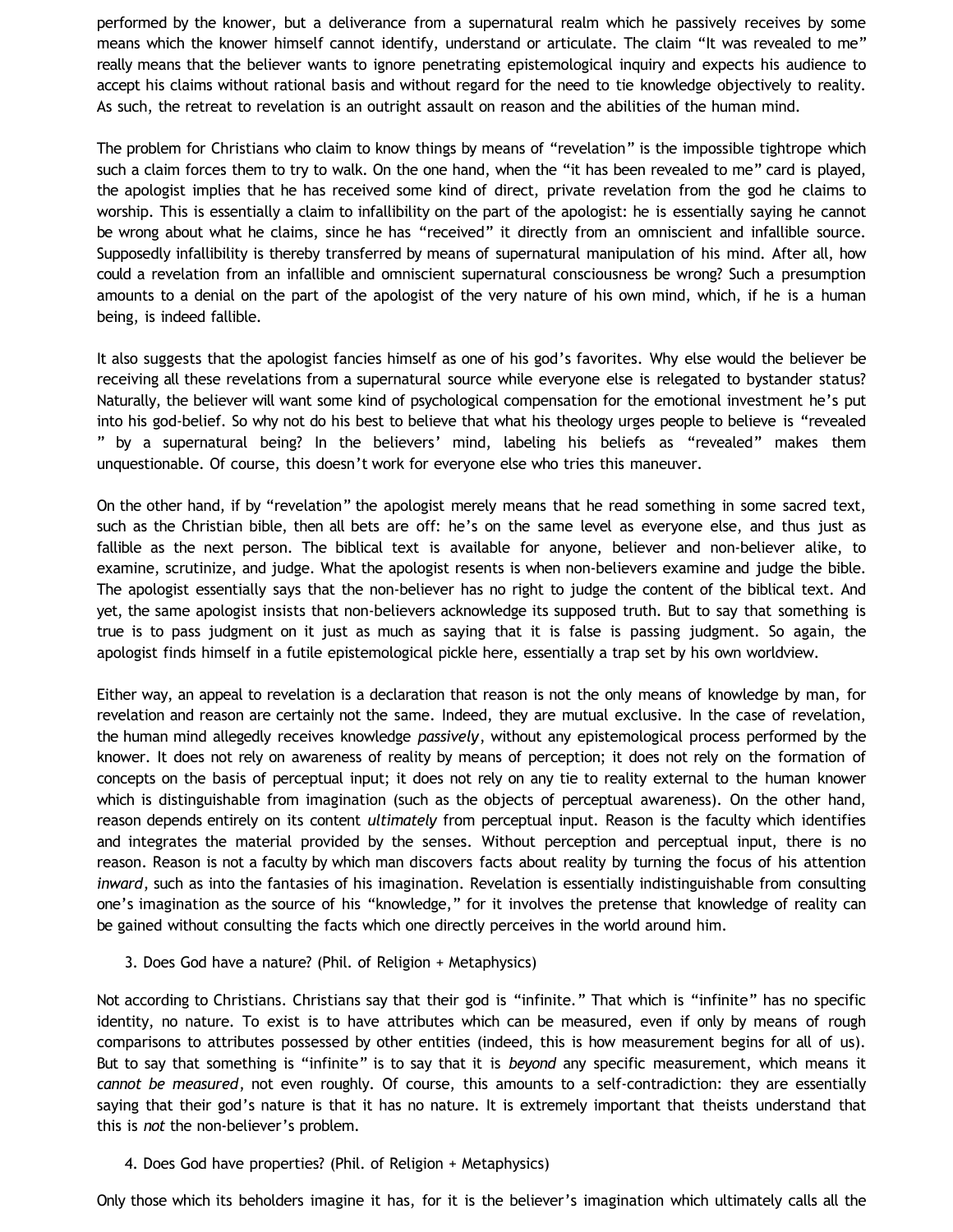shots – even if those shots are inspired by some written text – when it comes to developing an image of one's god.

5. Can we gain knowledge about God's nature or properties? (Epistemology)

Not by rationally investigating reality. Since the notion "God" and religious claims associated with it have no tie to reality, either perceptually or conceptually, it is not something that one can discover by looking outward at reality. One can only gain "knowledge" of a god's "nature or properties" ultimately by turning one's focus *inward*, namely by consulting one's own imagination and calling it "theology."

It is important to keep in mind the fact that reason, man's only means of knowledge, rests squarely and uncompromisingly on the primacy of existence metaphysics. We discover facts about reality by looking *outward*, by observing reality, not by imagining alternatives to what we perceive. To say that a claim is true is to imply that it is true *independent of our wishes, our desires, our preferences, our emotions, our imagination, our fantasies*, etc. In other words, to say that something is true is to imply that it is the case *independent of conscious activity*. That is the primacy of existence.

In contrast to this, religious belief assumes the primacy of consciousness metaphysics. The primacy of consciousness is the fundamental keystone and distinguishing characteristic of religious ontology. In metaphysics, the primacy of consciousness is instanced any time one posits that some form of consciousness – either one's own or someone else's, whether real or imaginary – holds metaphysical primacy over selected objects or reality as such. Staple religious doctrines such as the doctrine of creation, of miracles, of divine foreordination, divine sovereignty, historical providence, faith, prayer, salvation, sin, revelation, atonement, incarnation, resurrection, etc., etc., etc., all presuppose the primacy of consciousness. Since the primacy of consciousness denies the primacy of existence, any view which grants metaphysical primacy to any form of consciousness entails a denial of the very preconditions of truth as such. Consequently, religious belief, including Christianity, performatively contradicts itself any time it affirms its doctrines as truths. So religion is no friend to truth. Indeed, religion is an assault on truth.

6. Is God the source of all reality? (Metaphysics + Phil. of Religion)

No. The very notion that some entity or thing is "the source of all reality" is irreversibly incoherent. If one posits that reality is sourced in something, would this not imply that the source of reality is something other than a part of reality? Why not start with reality, which we know exists, and forget about trying to make sense of the self-refuting notion that reality has its source in something other than itself? Other than what we can *imagine*, there is no alternative to reality. And any alternative we can imagine, is *imaginary*. So such questions as the one posed here are philosophically inert – they have no genuine intellectual value; they rest on anti-intellectual premises.

7. What does it mean to say that God is transcendent over His creation? (Phil. of Religion)

While "sovereignty" denotes the primacy of divine whim over reality, history, and human nature, "transcendent " signifies immunity from the strictures faced in the human condition. According to [Theopedia,](http://www.theopedia.com/Transcendence_of_God) "transcendence " in this context "means that God is above, other than, and distinct from all he has made - he *transcends* it all. " So, to say that a god is "transcendent" means to say that said god enjoys significant freedoms that human beings do not enjoy. Human beings, for instance, face a fundamental alternative, namely life vs. death. A transcendent god, however, faces no such alternative: it cannot die, even if it wanted to. It is supposed to be eternal, unchanging, immortal, never knowing any need. Human beings need values and are susceptible to harm. But a transcendent god knows no threats and needs nothing in order to exist. It has no need for values, and thus no need for morality. Morality simply would not apply to such a being.

In this sense, the notion of "transcendent" is code for the primacy of the believer's own imagination in dictating the fundamentals of his worldview. It is a religious expression of the primacy of consciousness translated into theological terminology. For instance, the believer imagines that his god is a living being, but he also imagines that it has no moral responsibility, somewhat like a dog or an ant. Like dogs and ants, it cannot be held morally responsible for its actions. It is not bound to the same standards as man is. But unlike dogs and ants, it cannot be harmed, it cannot suffer, it cannot die, it cannot be killed.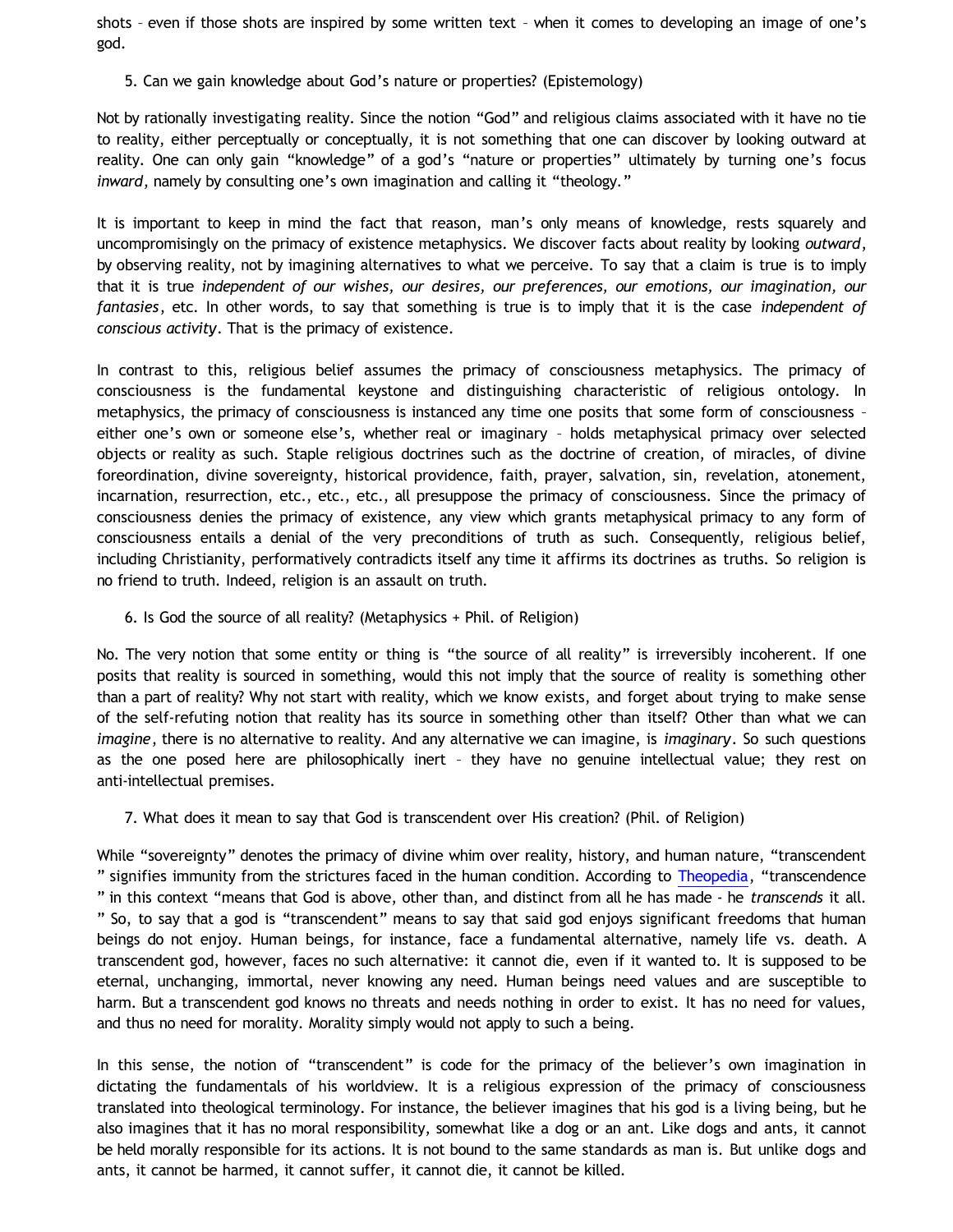Ultimately, so far as theology is concerned, "transcendence" signifies nothing more than divine aloofness, and it translates into an excuse from any responsibility on the part of the god which is so characterized. This can easily be massaged into excuse for believers as well, and a god's excuse from moral responsibility (albeit disguised as "transcendence") is crucial to the believer's maintenance of a self-imposed euphoric calm in response to the troubles of this world, which are to be downplayed as ultimately insignificant; he is not to experience or express outrage at mass destruction of human values which, according to his worldview, would be caused or enabled by his god. A "transcendent" god is one which is not held to be morally responsible for its chosen actions by its worshipers. It can do anything it chooses to do, and no matter what it may be that it does, it is not morally liable for its actions and thus not to be judged. A human being performing the same chosen actions would be condemned by the same moral code as that which believers claim is based on their god's nature, but which believers are reluctant to apply to their god.

8. Is God the source of morality? (Ethics + Phil. of Religion)

No, absolutely not. The source of morality is existence, particularly man's existence given his nature as a biological organism capable of the conceptual level of consciousness and confronted with the fundamental alternative of life vs. death.

9. What is Morality? (Ethics)

Morality is "a code of values to guide man's choices and actions—the choices and actions that determine the purpose and the course of his life" (Ayn Rand, "The Objectivist Ethics," *The Virtue of Selfishness*, p. 13). Man needs morality because a) he faces a fundamental alternative, namely life vs. death, and because of this he needs values in order to live; b) he has no *automatic* means of knowing what is a value and what is a non-value, so he needs a rational system by which he can determine these things; and c) he has no *automatic* means of knowing what action or actions will preserve his life as opposed to actions which will put his life in danger, so he needs a rational system by which he can determine actions proper for his life. Rational morality is essentially the application of reason to the task of living. It has nothing to do with worshiping something we can only imagine; it has nothing to do with serving something that has no needs; it has nothing to do with sacrificing oneself to something that could never use, need or benefit from anything one could sacrifice. The entire project of morality is primarily geared toward preserving and improving one's own life. As such, morality would not and could not apply to a being which faces no fundamental alternative as man does. A rock does not need morality, for it cannot die. An ant has no use for morality because it does not have the capacity for reason, namely the conceptual level of consciousness.

An immortal, indestructible god which has no needs would clearly have no use for morality. Its existence is inalterable: nothing can harm it, it cannot die, and it can know no deprivation. Moreover, an omniscient and infallible god would have no need for reason, for reason is a means of discovering, identifying and validating knowledge. Such a faculty would not be necessary or even useful to a mind which is said to already know everything. Indeed, [an omniscient mind would not have its knowledge in the form of concepts,](http://bahnsenburner.blogspot.com/2007/04/would-omniscient-mind-have-knowledge-in.html) which is the very ability which makes reason possible to man in the first place.

10. What is Good? (Ethics)

"All that which is proper to the life of a rational being is the good," (Ayn Rand, *For the New Intellectual*, p. 122).

11. What is Evil? (Ethics)

"…all that which destroys [the life of a rational being] is the evil," (Ibid.).

The concepts of good and evil can only apply to man in the context of his life and his ability and choice to live it. They cannot rationally apply to ants or rocks any more than they could apply to imaginary beings, such as gods and deities. Nor can their basis or meanings be sourced in ants, rocks or imaginary beings. The good is not something that can be commanded any more than it can be wished into existence. The good is something man must *earn*, and he must earn it by reasoned productive effort.

12. How can we tell what is Good and Evil? (Ethics + Epistemology)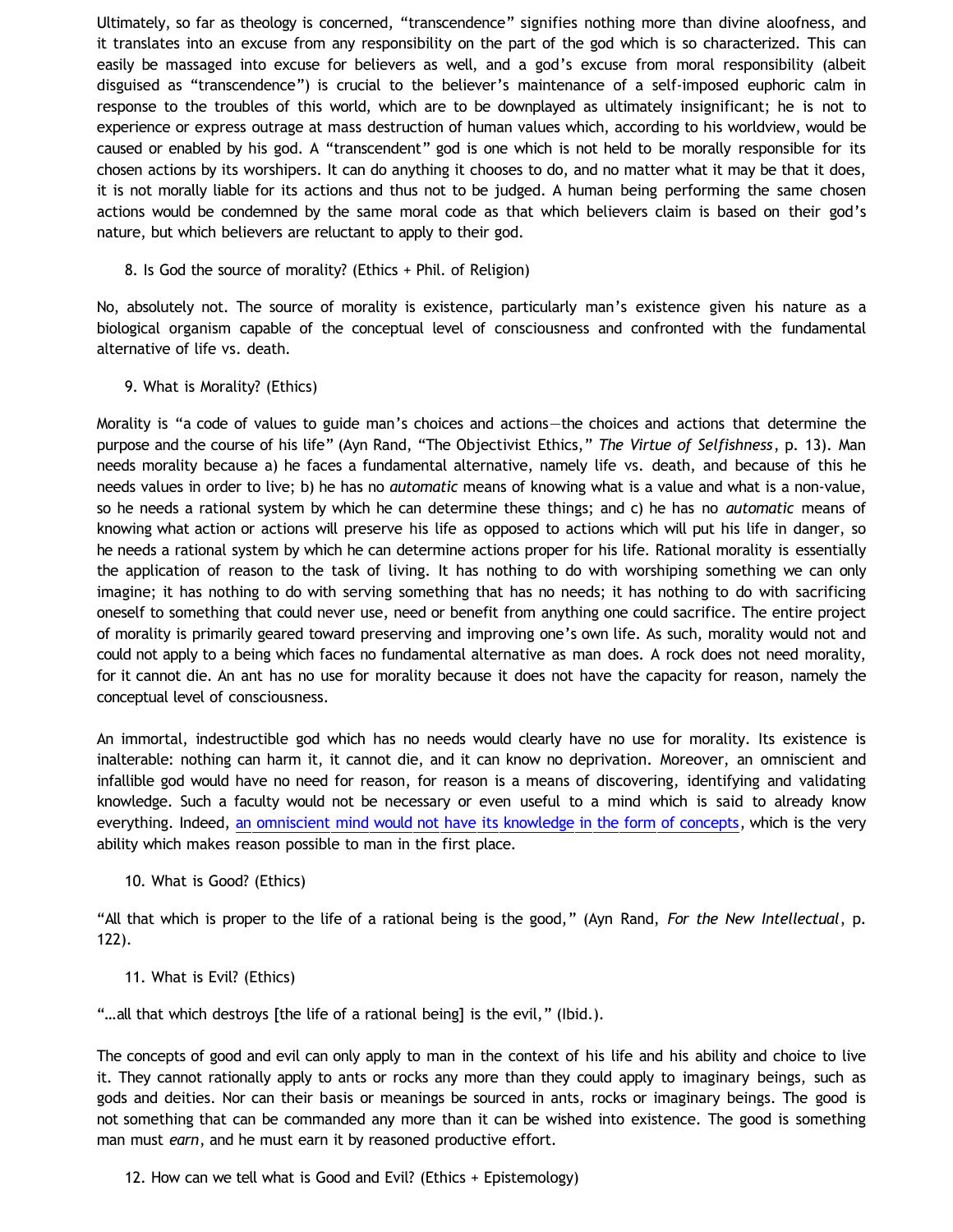Only by using reason as our only means of knowledge, our only standard of judgment, our only guide to chosen action. To determine whether some thing or action is good or evil, one must use reason to discover the relevant facts of the matter and weigh their impact on one's individual values (assuming those values themselves are *objectively* defined).

# 13. Why should I be moral at all? (Ethics)

You should be moral only if living is your ultimate goal. So to answer this question, you must determine whether or not living is your ultimate goal. No one else can answer this for you. No one can "command" you to want to live. No one should need another person to "command" him to want to live. If a person does not value his life, commands will not change anything. If someone values his life, commands accomplish nothing other than interfering with one's choice to value his life. Moreover, there is no "duty" to live. An individual rationally values life *by choice*, not because he's "obligated" to do so. An obligation implies a broader goal or purpose. But if living is one's ultimate goal or purpose, then there could be no such obligation to live. For the rational human being, life is an end in itself, regardless of who disapproves.

But consider this question from the perspective of religious morality. Religion holds that morality entails obedience to divine commandments. On this view, to be moral means to obey a god's commandments, to do according to a god's will. But if this is the case, why be moral? To outsiders, it seems that theists are essentially saying that religion teaches that one should be moral for fear of the consequences of disobedience: obey god's commandments or you will be punished. While this is clearly modeled in sacred texts like the bible, believers often insist that this is not their view of moral motivation. But it certainly seems to be the case, given what we find modeled in the bible. And if it is an accurate characterization, it is important to note that such a moral view does not offer any goal on behalf of moral action except to avoid a god's displeasure. The motivation here is not to gain and/or secure values, but to avoid wrath. This means that, on the religious view, there is no value to be gained as a result of moral action; moral action is to be performed only to stave off a supernatural consciousness' pointless anger, and this does not yield anything that man can use for living his life. If there were any value to be achieved as a motivating goal for morality, then such action would be selfish, and religious morality is notorious for its condemnation of selfishness. But in spite of its condemnation of selfishness, religious morality cannot escape selfishness in moral motivation completely, for even the goal of avoiding punishment is itself an end in a person's self-interest.

14. Are humans just physical entities or do they have an immaterial self? (Metaphysics)

Human beings are integrations of matter and consciousness. They are physical entities, and they possess, among other attributes, the faculty of consciousness. However, consciousness itself is not an entity, nor is it an independently existing concrete. On the contrary, it is a type of *activity* which organisms like human beings *perform*. Consciousness is [biological in nature](http://bahnsenburner.blogspot.com/2010/06/biological-nature-of-consciousness.html). As a living organism which is an integration of matter and consciousness, man is indivisible. Contrary to what religion has taught for millennia, man is not a ghost inhabiting a corpse.

15. Do humans have an essential nature? (Metaphysics)

Yes: rational animality.

16. Do humans have free-will? (Philosophy of Mind + Metaphysics)

Yes, in the sense of being able to select between alternatives. Either one chooses to acknowledge this fact, or he chooses to evade it. Conceptual awareness would not be possible without volition.

17. Are humans morally responsible for the things they think, do, intend, etc.? (Philosophy of Mind + Metaphysics)

Human individuals are morally responsible for any action they *choose* to perform, since choice is the province governed by morality. One is not morally responsible for having a heart murmur, getting the hiccups, having a fever, etc. Such things lie beyond the reach of one's volition, and morality applies only to action which is *chosen*.

18. Does the personal identity of a human persist through change? (Metaphysics)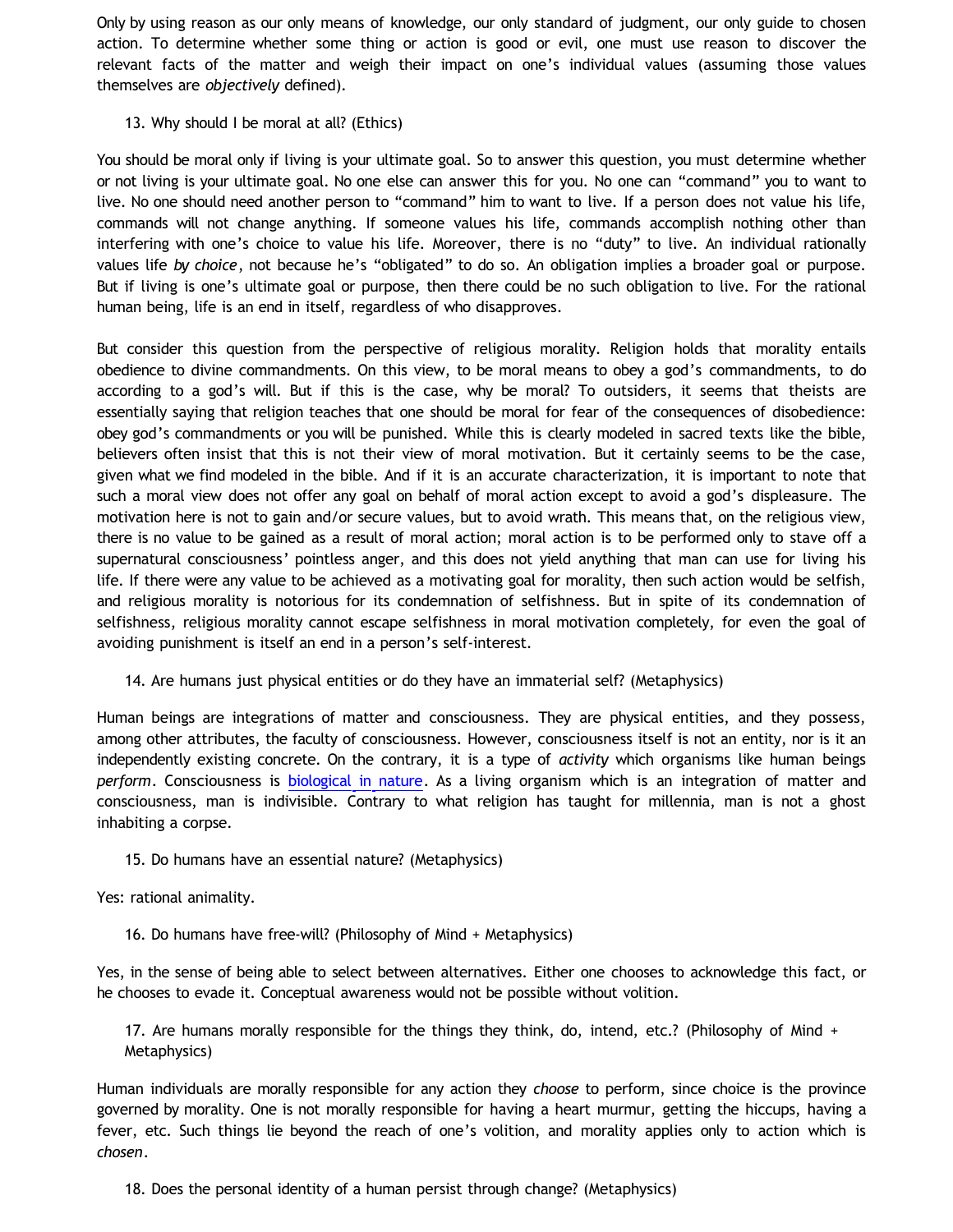Yes, so long as the change in question does not result in the destruction of the person, for if a person is destroyed, his identity is extinguished. Man's identity includes all of his attributes, including his capacity to act and change within certain limits.

19. What are the anthropological implications of determinism? (Metaphysics)

Inescapable fatalism, and the anti-philosophical wasteland that this implies.

20. If we can prod the brain and produce a physical or even a mental effect, what implications follow? (Phil. of Mind)

Nothing more than or contrary to the facts that man is a physical being, that he is a biological organism, and that he is an integration of matter and consciousness. If man is a a biological organism integrating matter and consciousness, we should expect external manipulation of the brain to have certain effects, up to and including effects on one's conscious experience.

21. How can God know the future? (Philosophical Theology + Phil. of Religion)

Only by means of some believer imagining that his god knows the future. (Roulette, anyone?)

22. Does God know counter-factuals? (Phil. of Religion)

Only if some believer imagines that his god knows such things.

23. Is God within time or outside of time? (Metaphysics, Philosophy of Time/Science)

Time is not a room or box which one is either inside or outside of. The part that the theist needs to come to terms with is the fact that if something *acts*, its actions can be measured in relation to the actions of other entities, including the actions which serve as the standard of temporal measurement, for time is the measure of motion.

24. What is time? (Phil. Of Time/Science)

Time is a means of measuring motion and action. As such, time is epistemological, since measurement is epistemological; what time measures is metaphysical.

25. Is time a physical entity or a metaphysical entity? (Phil. Of Time/Science)

Neither. Time is not an entity; it is not even metaphysical. It is a process. It is a process of measurement. It is an epistemological activity, essentially similar to counting.

26. How can humans have free-will and God be sovereign all at the same time? (Phil. of Religion)

I'm glad this is not my problem. There is no non-contradictory reconciliation or compromise between the volitional nature of man's consciousness and the notion of an all-controlling sovereign god which "controls whatsoever comes to pass" (Van Til, *The Defense of the Faith*, p. 160).

27. Is science compatible with religious belief / Christianity? (Philosophy of Science)

No, science and religion are not compatible. Science is pro-reason, and religion is anti-reason.

28. What is science? (Phil. of Science)

Science is the systematic application of reason to a specific field of study. Reason rests on the primacy of existence, and religion rests on the primacy of consciousness, which is in direct contradiction to the primacy of existence and which is logically self-refuting.

29. Is there only one scientific method? (Phil. of Science)

Broadly speaking, yes, since the systematic application of reason is the only epistemological methodology available to science. Science is not the application of mysticism or irrationalism to some field of study. Only the application of reason can qualify as a scientific endeavor.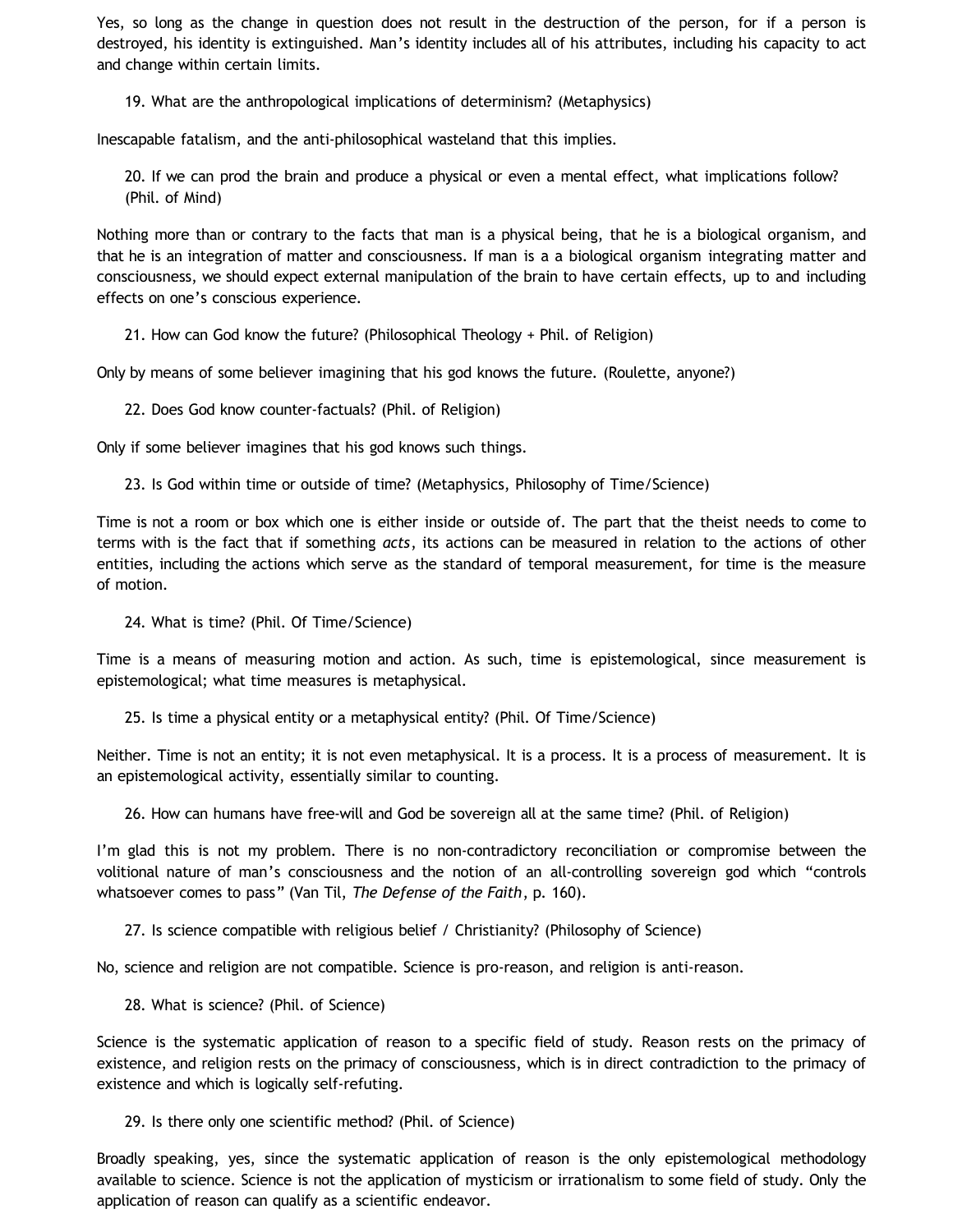30. Do the findings of science imply naturalism or materialism? (Phil. Of Science)

They imply Objectivism, and necessarily so. There has never been a scientific discovery which undermines or refutes the tenets of Objectivism.

31. Which fields of study count as science? (Phil. of Science)

Only those accessible by the systematic application of reason.

32. What theological implications follow from the findings of Quantum Physics? (Phil. of Science)

Only those which theists imagine as following from the findings of Quantum Physics.

33. Is scientism a rational view? (Epistemology)

As I have seen the term 'scientism' used, it is laden with negative connotations, typically by those who find science as such a threat to their worldview. Personally I have never encountered someone who claims to be an adherent of "scientism," so I do not have much to go on as to what "scientism" as a worldview teaches save for those who have hoisted it up as something to shoot arrows at.

As for determining whether or not a particular viewpoint is rational, it really should not be as difficult as some seem to think. Rationality is uncompromising reliance on reason; it is adherence to reason as one's only means of knowledge, one's only standard of judgment and one's only guide to action. So ask the question: does the view in question adhere uncompromisingly to reason? From there one needs to check the premises of the view in question to determine whether or not this is the case.

# 34. Isn't Evil incompatible with God's being real? (Phil. of Religion)

According to Christians, their god has sufficiently moral reasons for allowing evil. For example, Greg Bahnsen holds that "God has a morally sufficient reason for the evil which exists" (*Always Ready*, p. 172). Clearly they believe their god is on cozy terms with evil. Of course, this can only mean that such a god is not good. There is no compromise between good and evil, and there is no such thing as "a morally sufficient reason" to commit or allow ("ordain") evil. This is essentially like saying there is a morally sufficient reason to be immoral. What form of morality grants license to violate its own norms? For more on this matter, see my blog entries [Christianity's Sanction of Evil](http://bahnsenburner.blogspot.com/2011/12/christianitys-sanction-of-evil.html) and [Greg Bahnsen on the Problem of Evil](http://bahnsenburner.blogspot.com/2012/05/greg-bahnsen-on-problem-of-evil.html).

35. Do God's "omni" properties make sense? (Philosophical Theology)

Of course not. It is all part of the believer's irrational worldview. But this does not stop theists from calling their theology "knowledge."

36. Can God do anything? Even something logically incoherent? (Phil. of Religion)

Is anything that takes place in a Bugs Bunny cartoon "logically incoherent"? For more on this matter, see my series of articles on [the Cartoon Universe of Christianity](http://www.katholon.com/Cartoon_Universe_of_Christianity.htm).

37. What is Truth? (Epistemology)

Truth is the non-contradictory, objective identification of fact. It is only possible on the unbreached adherence to the primacy of existence.

38. How can only one religion be true? (Phil. of Religion)

Religion is mystical in nature. No form of mysticism is true since mysticism as such rests on metaphysical premises which deny the very basis of truth, namely the primacy of existence metaphysics.

39. How can one effectively compare different religions or views to see which one is true? (Phil. Of Religion + Epistemology)

One can only "effectively compare different religions" by recognizing first that religion is a primitive form of philosophy. Religion is primitive in the sense that it is irrational and pre-scientific, and it lacks the benefits of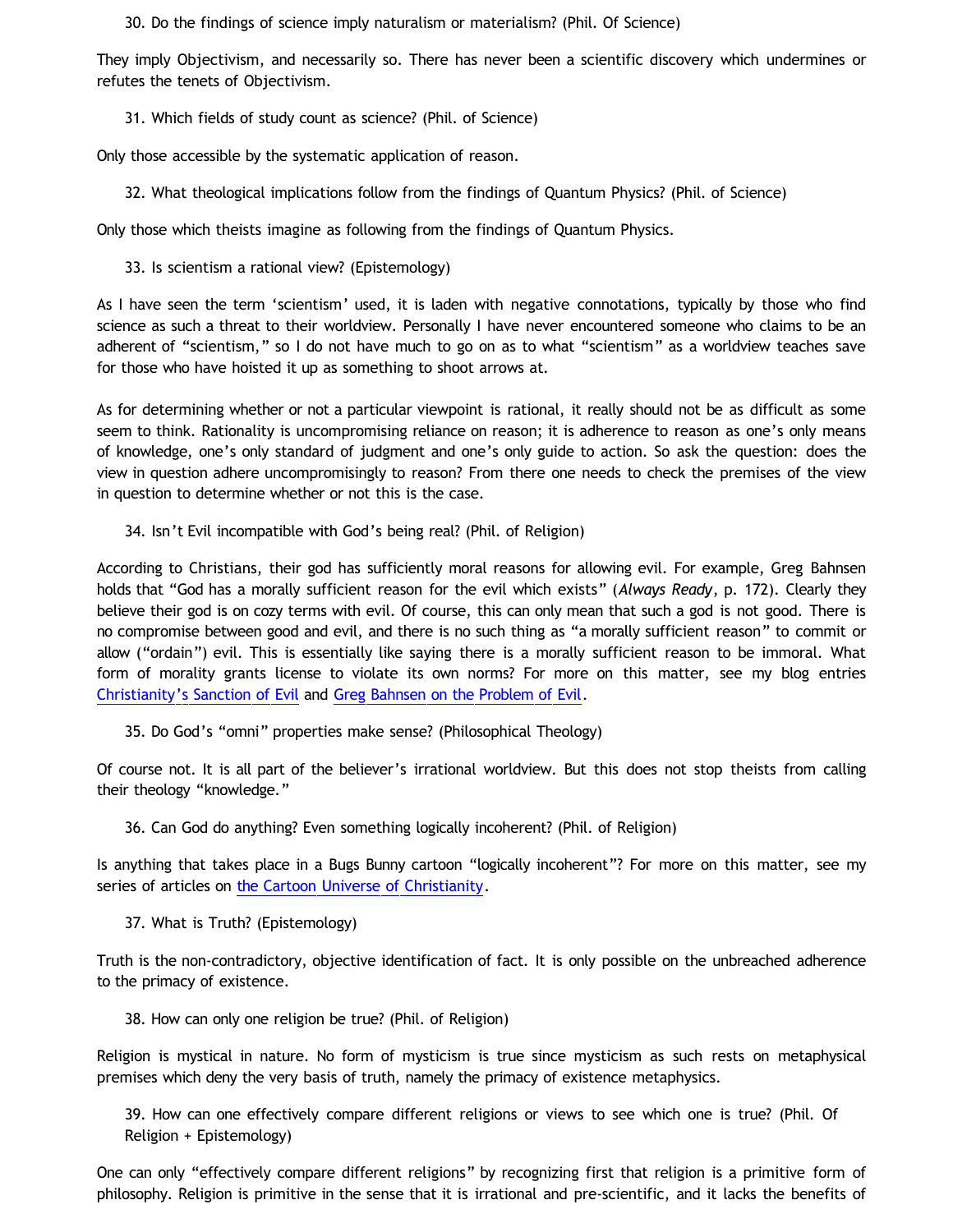an objective understanding of the nature of human mental activity, including concept-formation, reasoning, psychology, etc. Since religions are irrational, it can safely be said that no religion is true or philosophically sound.

40. Is the trinity a coherent concept? (Phil. of Religion)

No, it's not. (Further reading: see [here.](http://bahnsenburner.blogspot.com/2009/07/does-logic-presuppose-christian-god_08.html))

41. How could God become a man? (Phil. of Religion)

How can Wiley E. Coyote crawl out from underneath a 40-ton boulder that dropped on him? Very easy: in a universe that is analogous to a cartoon, anything can happen. E.g., men can walk on unfrozen water, water can suddenly become wine, dead persons can be resurrected. The cartoonist can even pencil himself into his cartoons and perform as one of their characters. Again, see [this series of articles](http://www.katholon.com/Cartoon_Universe_of_Christianity.htm).

42. What does it mean to say that Jesus has two natures? (Phil. of Religion + Metaphysics)

It means to contradict oneself. The idea that Jesus is "wholly God, wholly man" simply means that Jesus is a walking contradiction. See [here](http://bahnsenburner.blogspot.com/2005/08/christianity-as-worship-of-self.html) and [here](http://bahnsenburner.blogspot.com/2005/08/christ-jesus-still-jumble-of.html).

43. What are miracles? (Phil. of Religion)

Miracles are a type of fantasy imagined on the part of a believer in which a supernatural consciousness brings about certain outcomes by means of manipulative will. (Further reading: see [Craig Keener on Miracles.](http://bahnsenburner.blogspot.com/2012/06/craig-keener-on-miracles.html))

44. Are miracles possible? (Phil. of Religion)

Not if wishing doesn't make it so.

45. Can we examine ancient documents and gain knowledge from them? (Epistemology + Philosophy of History)

Of course. For instance, we can examine ancient documents and learned what at least some people back then may have believed. (Further reading: see [here](http://katholon.com/Early_Non-Christian_Testimony.htm).)

46. Can we know certain truths without evidence? (Epistemology)

If by "truths" we mean non-contradictory, objective identifications of facts (cf. question #37 above), and by " evidence" we mean factual input from reality acquired by rational means which inform what we call "truths," then no, we cannot know any truths without evidence. What we call "truth" depends on facts which we discover in reality by means of an objective process and which we identify and integrate into the sum of our knowledge in a non-contradictory manner. Anything other than this could only be a "truth" falsely so-called, i.e., some ideational content consisting of and/or resting on stolen concepts, ignorance, fantasy, imagination, etc.

47. What role do "supernatural experiences" or "mystical experiences" have to play? (Phil. of Religion)

What role do these things have to play *in what*? What exactly is a "supernatural experience"? What is a " mystical experience"? Human beings have experiences. This is undeniable. But determining their nature and their causes is subject to reason. Since reason inherently presupposes the primacy of existence (e.g., the recognition that "wishing doesn't make it so"), and *rationality* is adherence to reason as one's only means of knowledge, one's only standard of judgment, and one's only guide to action, then any course of inference which concludes that a particular experience is or was caused by something which contradicts the primacy of existence, cannot be rational. Since supernaturalism inherently assumes the primacy of consciousness (which contradicts the primacy of existence), any course of "reasoning" which seeks to establish one's personal experience(s) as supernatural in origin, cannot be rational. Typically the work of one's own imagination is not difficult to spot in such cases. See for instance my blog [Carr vs. Cole](http://bahnsenburner.blogspot.com/2006/06/carr-vs-cole.html).

48. Do abstract objects exist (i.e. does the number 2 exist)? (Metaphysics)

Only as the form in which the human mind identifies and integrates the material provided by the senses. Abstractions, or *concepts*, are mental integrations; they are the method by which the mind organizes and